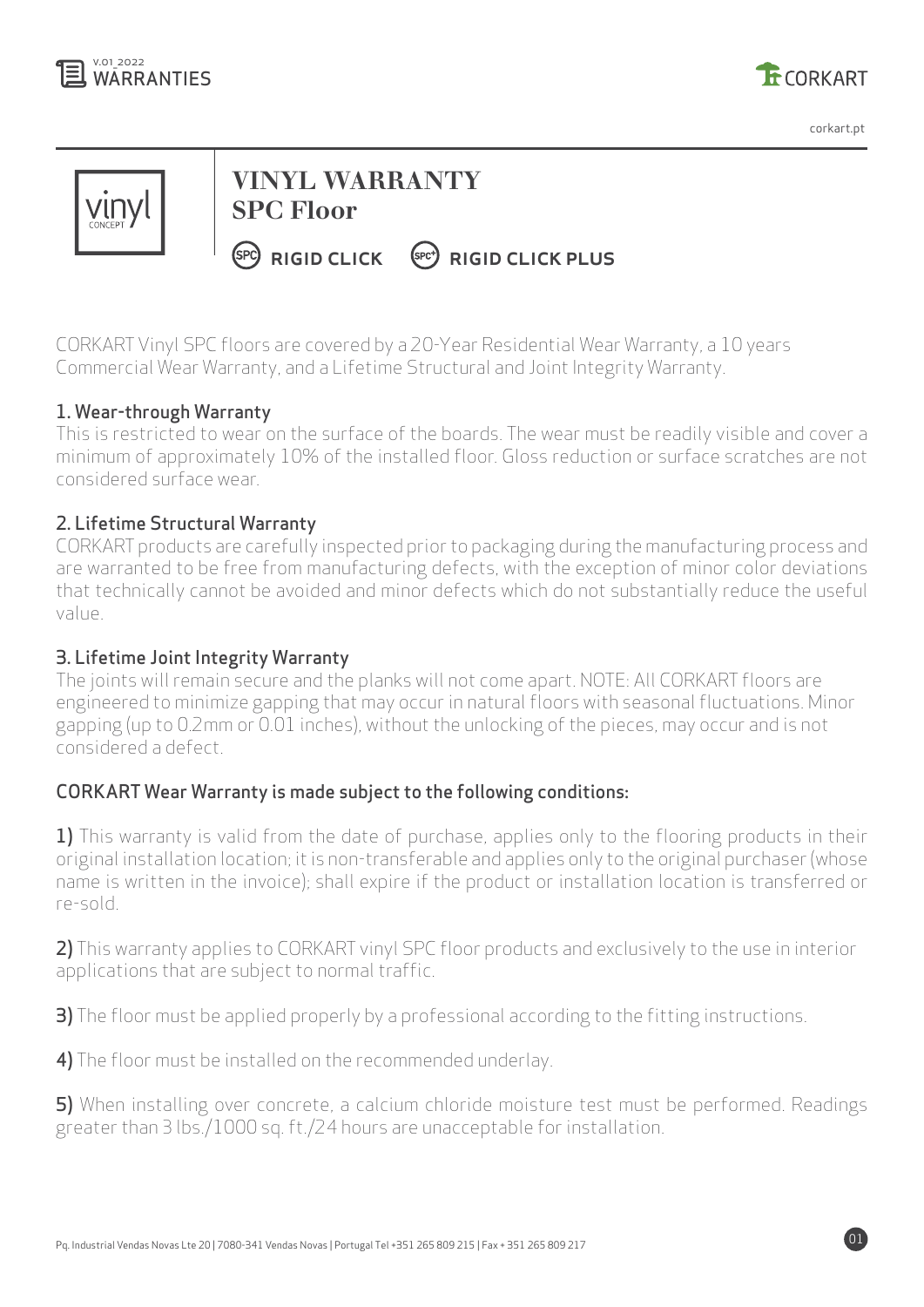



02

6) Expert maintenance and cleaning according to maintenance instructions available.

7) The static load of the floor does not exceed 30kg/cm2.

8) Skrinkage of the product is considered a defect only if it falls outside the standards set out in ISO 23999 and ISO 10582:2017.

9) This limited warranty does not apply to damage caused by incorrect handling or use of the floor, inadequate maintenance, modification, repair of the object by third parties without the prior con- sent of CORKART.

10) Proper installation - Please read laying instructions carefully from beginning to end before installing the floor and strictly follow their directions. Improper installation will invalidate the Warranty.

11) Proper Cleaning and Care - These warranties will only apply if CORKART Vinyl floors have been properly cleaned and cared for.

12) Proper Maintenance - The surface finish is a protective coat which covers the top layer. A timely maintenance of the surface finish guarantees the long-term durability of CORKART floors. Improper maintenance of the surface finish will invalidate this warranty.

13) CORKART products are carefully inspected prior to packaging during the manufacturing process. Final inspection and approval is the customer's responsibility. CORKART does not assume any responsability over the installation costs if customer does not follow above rule.

14) CORKART does not warrant any difference in shade or color between samples/photographs and the actual flooring 1) from batch to batch; 2) resulting from replacement of a portion of your floor; 3) resulting from the different age and history of the same product reference/batch. Some variation in color and pattern is to be expected and is not considered defect.

15) CORKART is not responsible and will not accept claims for the installation of incorrect material, visually defective material or material that does not meet customer expectations in terms of shade consistency or variation. Installation of material should be deemed confirmation of pattern, color, appearance and all other visual factors including but not limited to squareness and thickness.

16) There is no use of castor chairs other than those with rollers at least 50mm in diameter and with a tread width of 20mm, manufactured hard seamless plastic according to DIN 68131 and/or EN 425.

17) The warranty shall only extend to the repair of replacement of the floor. Any further liability is excluded if the law allows it. CORKART is not liable in any way for any consequential damage, such as business interruption, removal costs, loss profit, etc.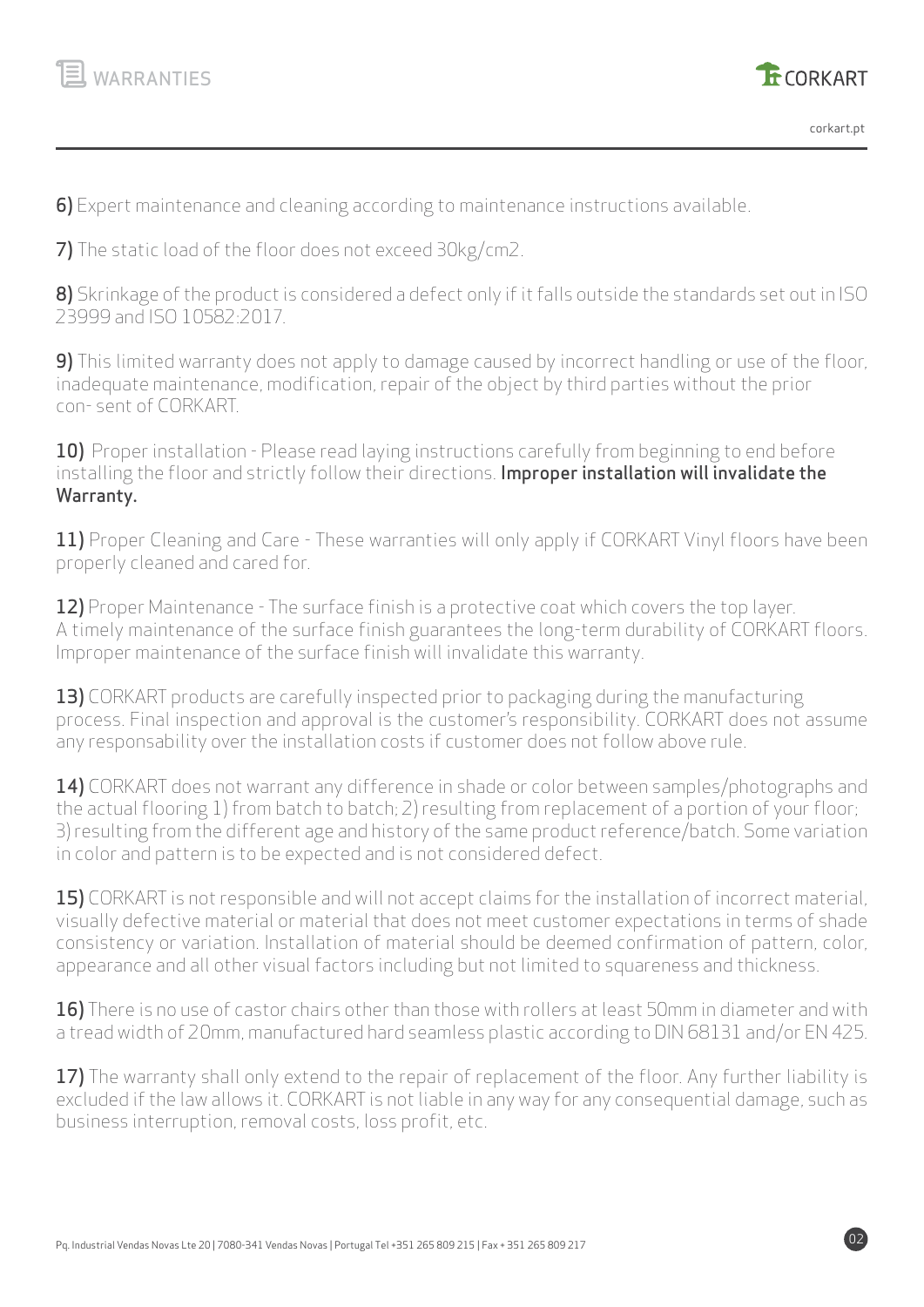



03

#### 18) Residential Warranty coverage will be as follows:

0-2 years: 100% of the Flooring Products for replacement + costs of removal or installation 3-10years: 100% of the Flooring Products for replacement (without costs of removal or installation) 11-20 years: 50% of the Flooring Products for replacement (without costs of removal or installation)

**18) Commercial Warranty** coverage will be as follows:

0-2 years: 100% of the Flooring Products for replacement + costs of removal or installation 3-6 years: 100% of the Flooring Products for replacement (without costs of removal or installation) 7-10 years: 50% of the Flooring Products for replacement (without costs of removal or installation)

# Exclusions:

1. Problems due to alkaline substances, hydrostatic pressure, expansion and contraction between planks/tiles.

2. Damage due to exposure to excessive heat, cold or dryness.

**3.** Damage due to irregularities in the sub-floor, improper sub-floor preparation or improper use of sub-floor materials.

4. Damage due to adhesives or tape, stains, scratches, gouges, scuffs, punctures, tears, cuts, indentation, burns, accidents, lack of proper furniture rests; improper storage and handling or incident such as a fire, flood (also plumbing leaks such as overflowing of sinks or similar water damage) or abuse.

5. Loss of gloss over time is consistence with normal wear and tear and is not a flaw.

6. CORKART makes no guarantee that the vinyl products will match or coordinate with customer furnishing, trim, cabinetry, railings, etc.

7. Dissatisfaction, problems or damage due to use of improper installation tools and/or materials.

**8.** Non-compliance with installation instructions and maintenance guidelines as recommended by CORKART. CORKART cannot assume responsibility for the suitability of flooring material and accompanying products for each individual installation, as CORKART has no control over the installer's proper application. Should an individual piece be doubtful as to appearance or dimension the installer should not use this piece.

9. Cracking, warping, soiling, improper maintenance or abuse caused by items such as roller skates, inline skates, stiletto heels, golf shoes, animal claws/nails; abrasive materials including but not limited to grave, pebbles, sand.